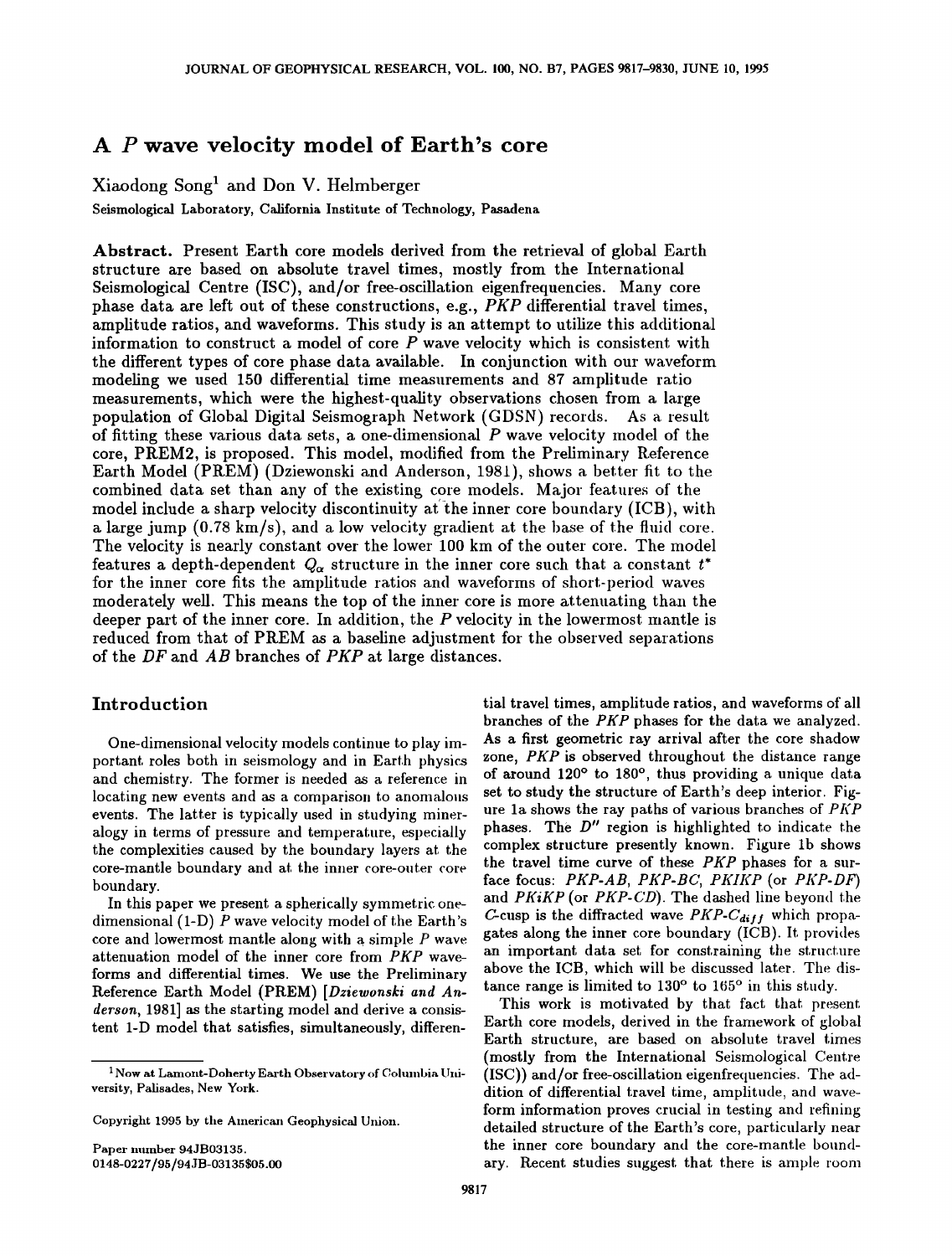**Ray paths of PKP phases** 



Figure 1. (a) Ray paths of *PKP* phases used in this study. (b) Travel time curves of *PKP*  triplications for the Earth's core model of this study (PREM2) for a surface focus. The dashed line  $PKP\text{-}C_{diff}$  is the diffraction propagating along the inner core boundary.



to improve model parameters, e.g., a regional waveform study of *PKP* phases by *Song and Helmberger* [1992].

Our data contain a mixed set. of digital and analog records consisting of both short- and long-period seismograms from the Global Digital Seismograph Network (GDSN), the World-Wide Standard Seismograph Network (WWSSN) and Long Range Seismic Measurements (LRSM) network. Figure 2 shows the ray coverage of the data used. The dashed lines indicate GDSN paths for which  $BC/DF$  amplitude ratios are derived. The solid lines are GDSN paths for which differential

*PKP* travel times are picked, which are a subset of paths used for defining the amplitude ratios. The dotted lines show ray paths of WWSSN record sections for two events from Java and Tonga. The ray coverage is somewhat restricted because of data quality and the distribution of earthquakes and stations. The data consist of  $(1)$  differential time measurements from short-period GDSN seismograms: 52 for  $BC - DF$ , 50 for  $AB - DF$ , 48 for  $AB - BC$ ; (2) 87  $BC/DF$  amplitude ratio measurements from short-period GDSN seismograms; (3) 16 long-period WWSSN seismograms, 20 short-period GDSN and WWSSN seismograms, and seven short-period LRSM records of *Song and Helmberger* [1992]. For the differential travel times, only those with cross-correlation coefficients of waveforms larger than 0.5 were used as by *Song and Heimberger*  [1993a]. The seismograms used to determine the amplitude ratios were selected with high signal-to-noise ratios. So were the waveforms used in our forward modeling but the availability of a number of good stations for a given event was the major restriction. Thus it should be realized that although the data quality is high, our modeling results could be biased by the limited data set.

Figure 3 shows our model PREM2 in comparison with the starting model PREM. A variety of the observations, as mentioned above, were used not only as a way for checking the self-consistency of the model but also as an effective way to constrain the model due to the different sensitivities of the data to the velocities in various regions. This study pieces together our previous results near the ICB [Song and Helmberger, 1992] and and the *D" [Song and Heimberger,* 1993a] with modifications to fit the average of a larger data set.. The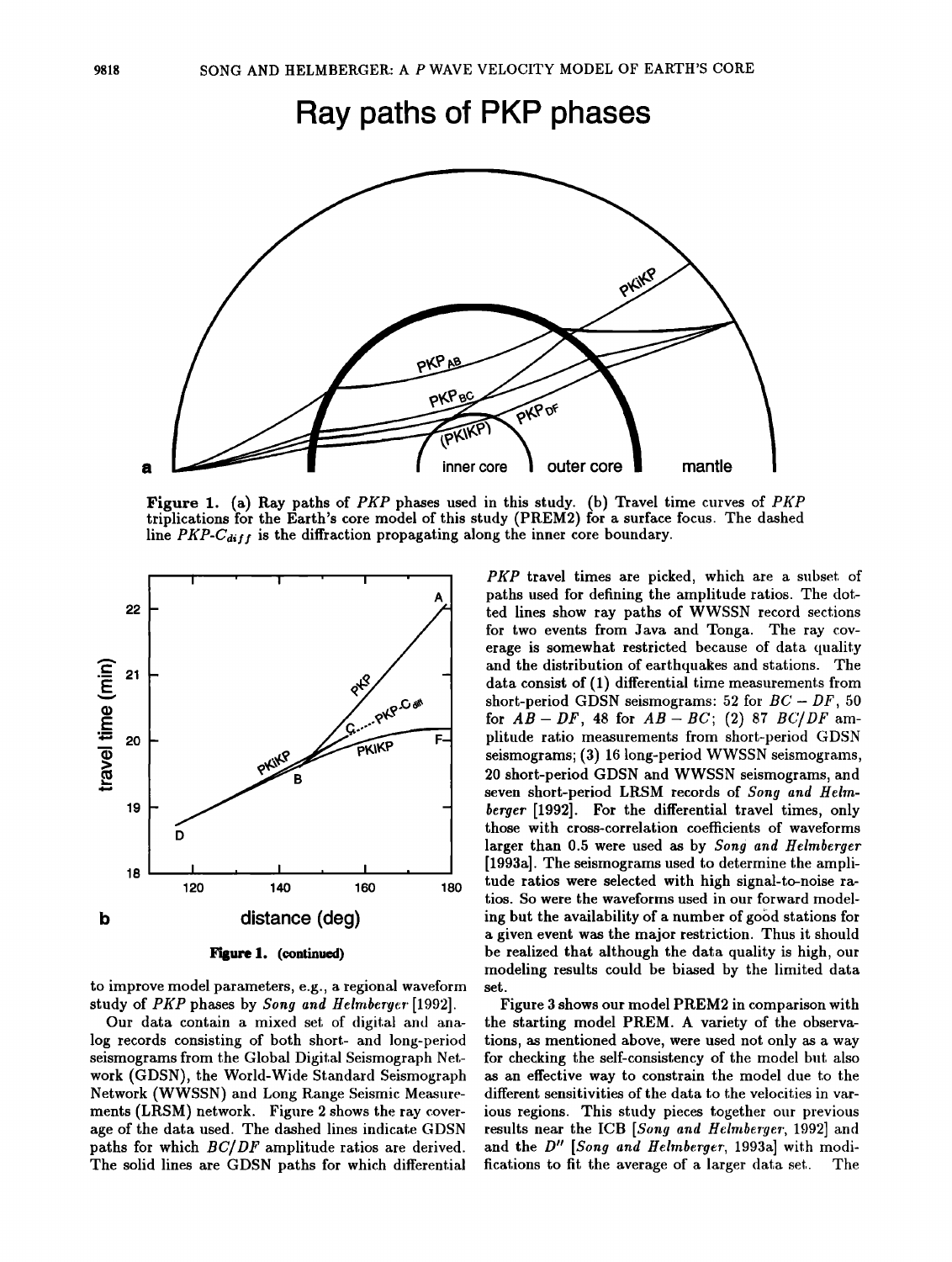

Figure 2. Ray coverage of the data used in this study. Dashed lines are Global Digital Seismograph Network (GDSN) paths for which  $BC/DF$  amplitude ratios are picked. Solid lines are GDSN paths for which differential PKP travel times are picked. Dotted lines show ray paths of World-Wide Standard Seismograph Network (WWSSN) record sections for two events from Java and Tonga. The data used include 150 different time measurements, 87 amplitude ratio measurements, and 43 waveform records.

major features of PREM2 include the following. (1) It. has a large velocity jump at the inner core boundary  $(0.78 \text{ km/s})$ . Short-period PKIKP and PK1KP waveforms from 130° to 140° are very sensitive to the jump at. the boundary *[Cummins and Johnson,* 1988; *Song and Heimberger,* 1992]. This number is the same as in the model PMNA by *Song and Helrnberyer·* [1992], which fits a short-period LRSM record section in the distances of 130° to 136° from an Indonesia event to North America, sampling the ICB under northeastern Pacific, extremely well. This increased velocity jump also fits better to the short-period WWSSN records in the distances of 132°

to 139° from a Java event to North America stations, sampling a similar region of the ICB, than PREM (see Figures 12 and 13 and discussion later). (2) The model has a near-zero gradient for the bottom 150 km of the fluid core. Travel times and amplitudes of PKP-BC and  $PKP\text{-}C_{diff}$  are very sensitive to the velocity gradient; thus  $BC - DF$  (or  $PKP\text{-}C_{diff}-DF$ ) and  $BC/DF$  (or  $PKP-C_{diff}/DF$ ) provide strong constraints. (3) It has a nearly constant  $t^*=0.35$  s for the inner core attenuation, which means that the attenuation decreases as the depth increases into the inner core. Assuming this velocity model, the attenuation at the top of the inner



Figure 3. P wave velocity model PREM2 of this study (solid), which is modified from PREM (dashed).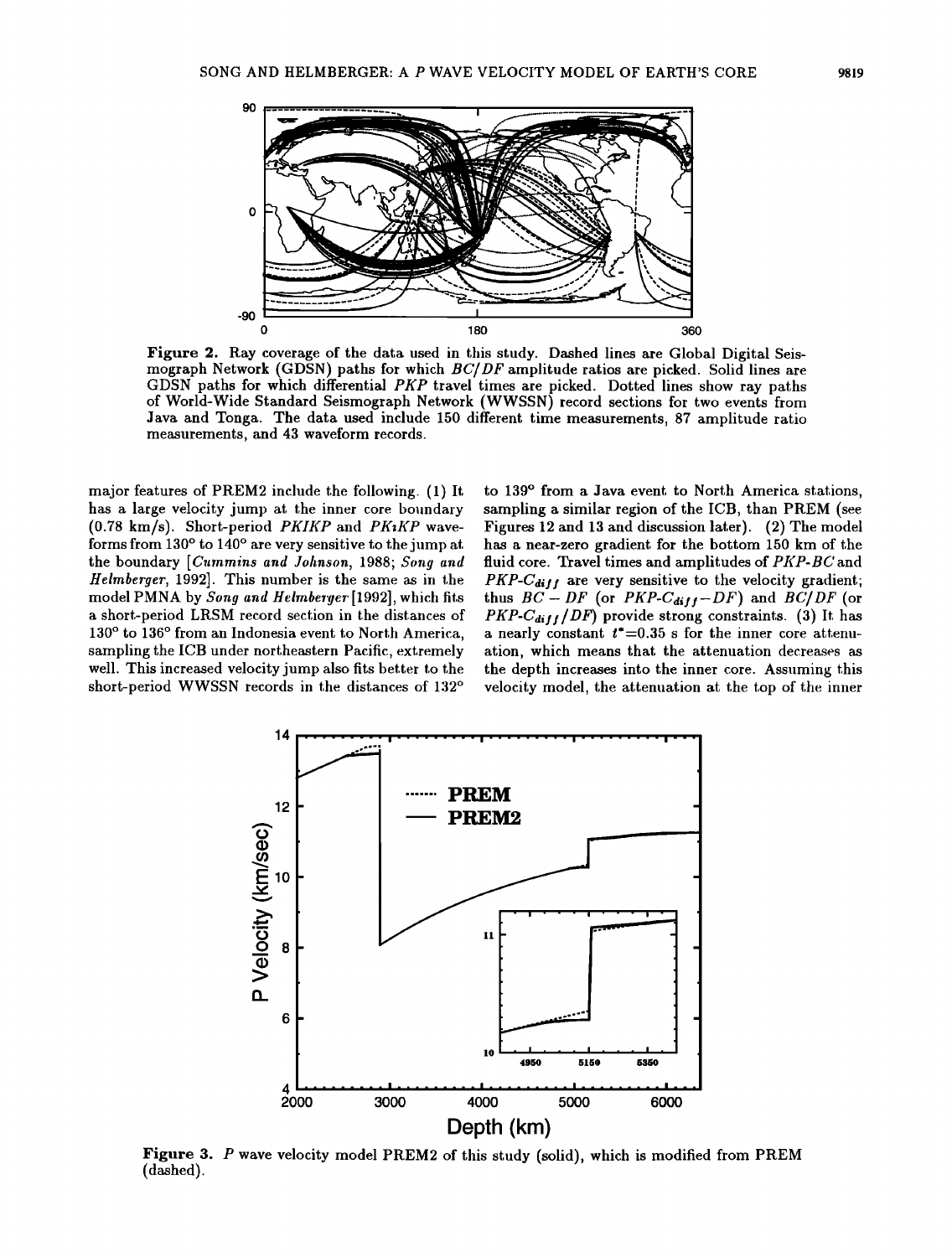core was estimated from the  $BC/DF$  amplitude ratios in the range of  $148^\circ$  to  $158^\circ$ . A constant  $t^*=0.35$  s fits the observations reasonably well. Another feature of PREM2 is that it has an average velocity lower than PREM in the lowermost mantle. The velocity is reduced by about  $1.5\%$  in the lowermost 350 km of the mantle to fit the average of  $AB - DF$  observations.  $AB - DF$ differential travel times are very sensitive to the velocity in this region and have been used to explore possible lateral variations in *D" [Song and Heimberger,* 1993a]. This feature can be viewed as an effective baseline shift rather than a definitive structure due to regional variations, which is discussed further in the concluding section. Shear wave velocity and density of PREM are assumed in this study due to the poor sensitivity to them by the *PKP* data. Although this assumption does not significantly affect our results on the *P* wave velocity structure, our estimation of  $Q_{\alpha}$  in the inner core is subject to modification if other values of shear wave and density are assumed for the inner core. The discussion on trade-off between shear wave and *Qa* near the ICB by *Cummins and Johnson* [1988] serves as an excellent guide to what the problem should lead to.

Figure 4 shows our preferred model along with some other global models. The zero line is the reference model PREM. All the other models are plotted with respect to PREM to highlight the differences near the core-mantle boundary (CMB) and the inner core boundary (ICB). The models include PEM *[Dziewonski et al.,* 1975], derived from observations of eigenfrequencies, surface wave dispersion data, and body wave travel times, IASP91 *[Kennett and Engdaltl,* 1991], and SP6 [Morelli and Dziewonski, 1993], derived from body wave travel times from ISC. Note that IASP91 uses the PEM core model. The radii of the inner core and the outer core are not the same in these models, the largest difference being the inner core radius of SP6, which is smaller than PREM (or PREM2) by 6.5 km.

In the following, we present the details of the model development and give justifications for the above con-



Figure 4. Models used in this study: PEM *[Dziewonski et al.,* 1975], PREM *[Dziewonski and Anderson,* 1981], IASP91 *[Kennett and Engdaltl,* 1991], SP6 *[Mordh and Dziewonski,* 1993], and our model, PREM2. The models are plotted relative to PREM.

elusions and discuss limitations of any 1-D model in describing the Earth. One immediate problem is the anisotropy of the inner core. There is increasing evidence that the inner core is anisotropic with the direction parallel to the spin axis being fast. *[Shearer et al.,* 1991; *Creager,* 1992; *Tromp,* 1993; *Song and Heimberger,* 1993b]. Our recent systematic search for data that sample paths nearly parallel to the spin axis confirms that these polar paths are indeed anomalous. Waves that travel parallel to the spin axis in the upper part of the inner .core are on average 3% faster than waves that travel perpendicular to it. However, this anisotropic effect is apparent only for polar paths with ray angles from the spin axis less than about 40°. Because of limited earthquake and station distributions, these polar paths account for only a small portion of *PKP* recording. For nonpolar paths, which include all the paths in this study, this effect is within the scatter of the data. Thus in this study we are averaging only nonpolar paths for the inner core.

## Modeling Results

Our strategy in modeling the data is basically a trialand-error procedure. We first determine a preliminary model that satisfies the travel time differentials between the various branches of *PKP.* Then, we generate synthetics for this model and compare them with the observed amplitude ratios and waveforms, especially at key distances where the BC branch becomes diffracted. This process is reiterated until satisfactory fits are found to the different types of *PKP* data available.

Like any other forward modeling approach, finding a model by trial and error that fits all observations can be tedious and time-consuming. To aid our modeling practice, an interactive model design software is developed, which allows us to manipulate velocity profiles easily. Particularly, Bézier curves are used to model smoothly varying velocity profiles. Bézier curves are widely used in computer graphics and computer-aided designs (CAD) because only a few points are needed to model a complex shape and the tangent vectors at end points can be easily modified by the control point or points in between [e.g., *Mortenson,* 1985]. Thus, they are very useful in fine-tuning the velocity gradient at the base of the outer core. Table 1 shows model parameters of PREM2 in the form of polynomials. The current model represents the best fitting model of dozens of test. models. The lowermost mantle and the top of the outer core are linear fits. The Bézier curve for the velocity profile at the base of the outer core is approximated as a third-order polynomial. Note that the second-order discontinuities at the depth of  $4749.5$  km in the outer core and the depth of 5361 km in the inner core result from our choices of Bézier curve fitting (first-order continuous) and linear fitting (zero-order continuous), respectively. They have no physical significance.

#### Differential Travel Times

The differential travel time results are summarized in Figures 5, 6, and 7. The solid dots are the observed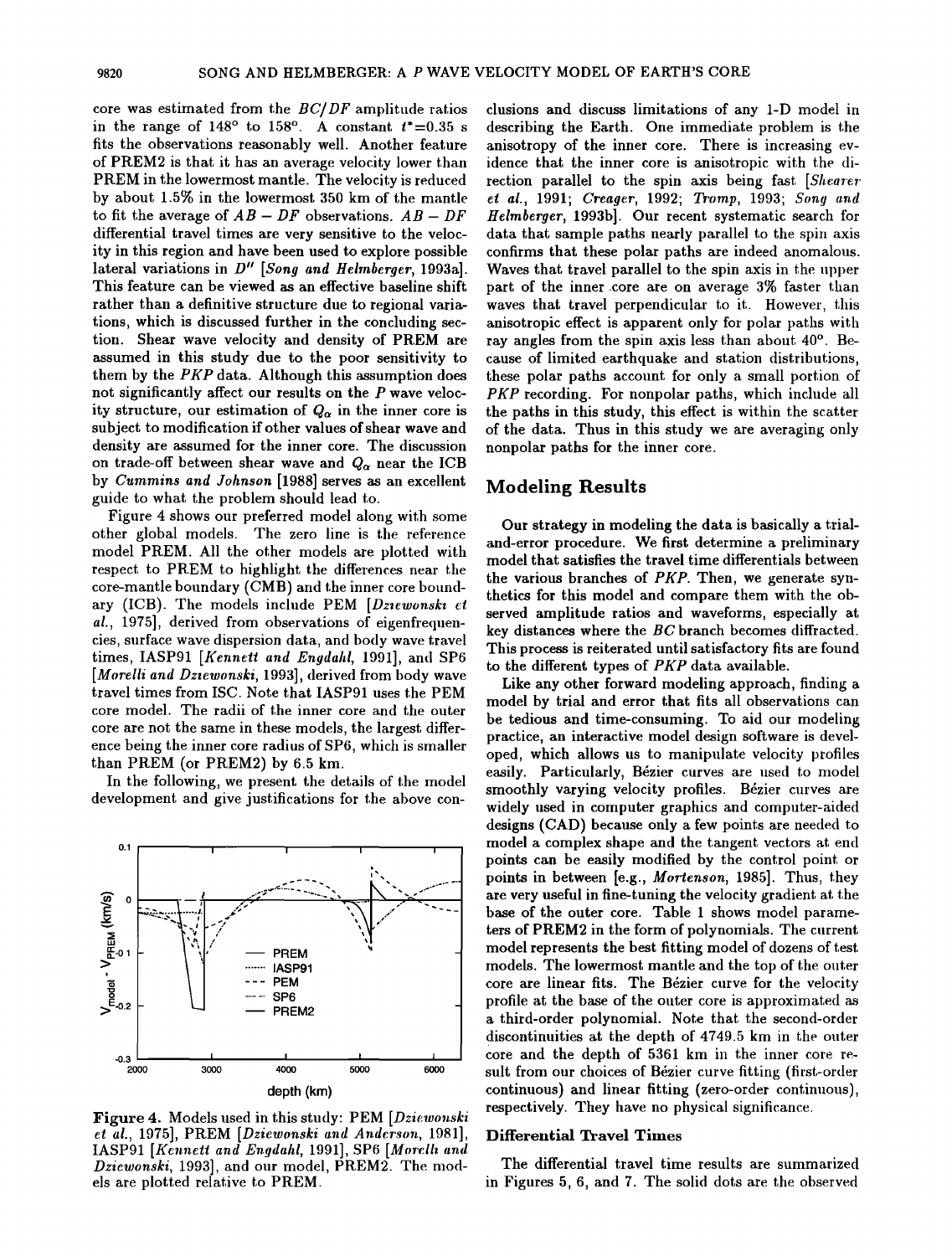| Depth, km     | Radius, km    | $V_p$ , km/s (x=Radius/a, a=6371 km)         |
|---------------|---------------|----------------------------------------------|
| 2531.0-2891.0 | 3840.0-3480.0 | $14.2743 - 1.3998x$                          |
| 2891.0-4749.5 | 3480.0-1621.5 | $11.0487 - 4.0362x + 4.8023x^2 - 13.5732x^3$ |
| 4749.5-5149.5 | 1621.5-1221.5 | $4.0354 + 82.008x - 347.769x^2 + 468.786x^3$ |
| 5149.5-5361.0 | 1221.5-1010.0 | $11.3041 - 1.2730x$                          |
| 5361.0-6371.0 | 1010.0-0.0    | $-6.3640x^2$<br>11.2622                      |

Table 1. P Wave Velocity Model of Earth's Core (PREM2) Proposed in This Study

The polynomial for the depth range (4749.5-5149.5 km) just above the inner core boundary is an approxiamtion to the velocities expressed by a Bézier curve for the region.

differential travel times, corrected to a surface focus for comparisons. The error bars show  $\pm$  one standard deviation about the the averages of the data in 2° intervals, expressing 68% of probability for a Gaussian error dis-The various lines show the predictions for a surface focus of different. models as indicated in the legend boxes. Note that the diffractions beyond the G' cusp, *PKP-Cdifl,* are shown as long-dashed lines for all the models in Figure 5 and 7. The travel times of these diffractions are calculated from synthetic seismograms. Also, note these times for PREM and SP6 are not plotted at distances larger than 156° because it becomes difficult to determine the differential times from the weak diffracted arrivals for these two models. Predictions of our new model PREM2 are shown by solid lines, which fit the average of the observations fairly well for all three data sets.

Figure 5 shows the comparisons of the observations and predictions of various models for  $BC - DF$ . As mentioned earlier,  $BC - DF$  is useful in constraining the structure near the ICB. The predictions of PREM are smaller by about. 0.3 s than the data average at distances larger than 152°, whereas the predictions of IASP91 and PEM models are larger than the data by about 0.6 s. The latter two models agree because the IASP91 model adopted the core model of PEM. The predictions of model SP6 are smaller than the data by 0.5 s to 0.8 s. The smaller core radius and lower velocity at the top of the inner core of the model slows down DF, thus decreasing the  $BC - DF$  differential times. The predictions of PREM2 and the model by *Souriau* and Poupinet [1991] (hereafter denoted as S-P91) fit the average of the data very well at larger distances. The S-P91 model is based on PREM but. with a reduced velocity gradient at the base of the outer core to fit  $BC$  and  $PKP\text{-}C_{diff}$  residuals at distances larger than 152°. Thus both the PREM2 and S-P91 models have a similar flat velocity structure in the bottom 150 km of the outer core. This velocity reduction effectively slows down  $BC$  relative to  $DF$  at larger distances, thus increasing  $BC - DF$  differentials. However, the fits of S-P91 to  $BC - DF$  times at distances smaller than 150<sup>0</sup> are less satisfactory. Some compensation is needed at. the top of the inner core to speed up  $DF$  when  $BC$ is not affected by the reduced velocity at. smaller distances. Predictions of our previous model PMNA of the



Figure 5. Comparisons of GDSN  $BC - DF$  observations with predictions of various Earth models for a surface focus. Long-dashed lines indicate *PKP-C<sub>diff</sub>*. Compared with the data from 150° to 158°, predictions of PREM are too small, while predictions of IASP91 and PEM are too big. SP6 underpredicts the data average by more than 0.5 s. Both PREM2 and the model from *Souriau and Poupinet* [1991] (denoted as S-P91), which have a similar flat. velocity gradient. at the bottom of the outer core, fit significantly better than the other models.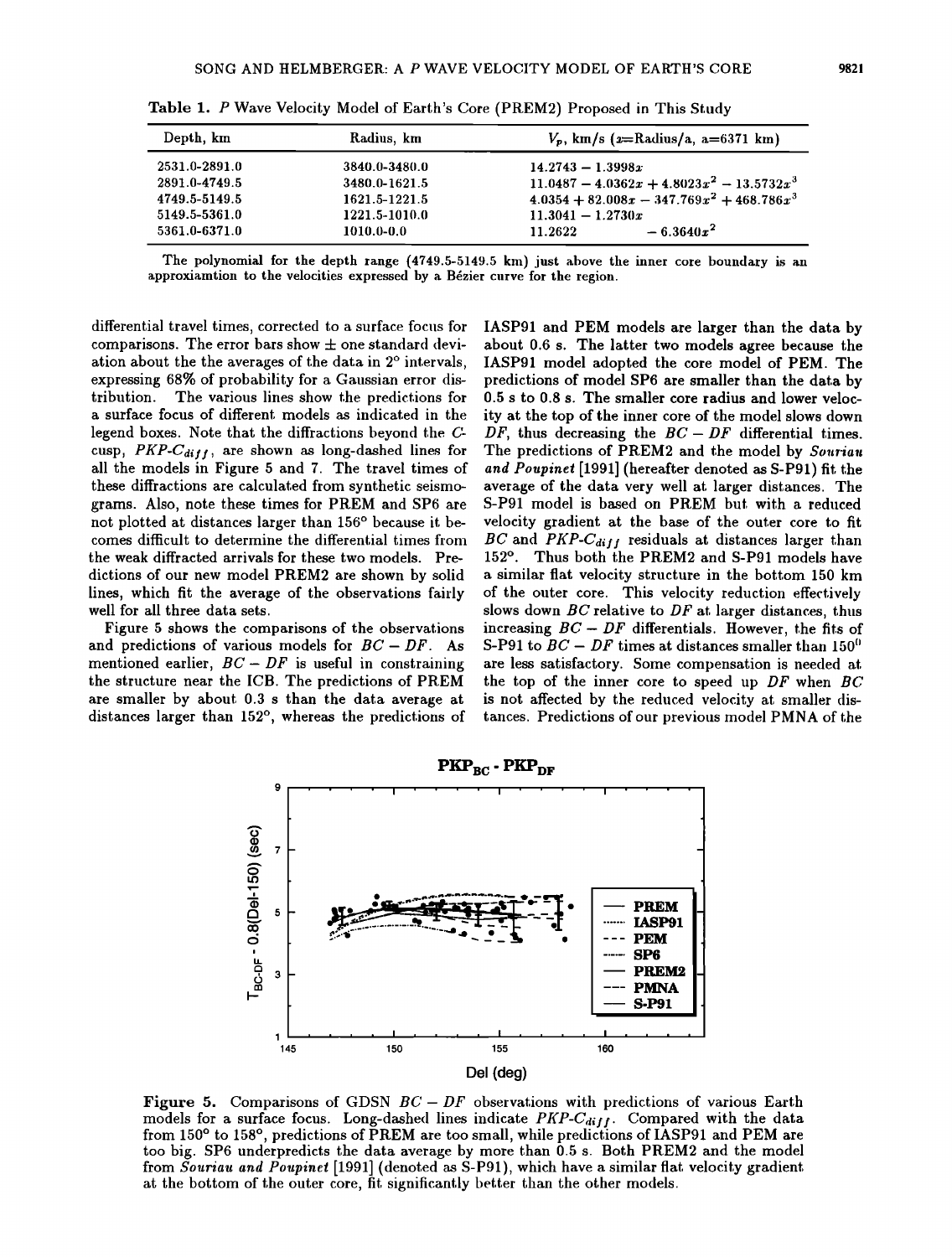

**Figure 6.** Comparisons of GDSN  $AB - DF$  observations with predictions of various Earth models. Long-dashed lines indicate  $PKP\text{-}C_{diff}$ .

ICB do not fit the observed  $BC - DF$  times very well. They fall on the upper bounds of the data at distances larger than 152° and lower bounds at distances less than 150°. A broad velocity reduction in the model relative to PREM effectively slows down  $BC$  relative to  $DF$  at larger distances, while a velocity reduction at. the top of the inner core slows down  $DF$  at smaller distances.

Figure 6 shows the comparisons of the  $AB - DF$  observations and predictions of various models. This data set is sensitive to the velocity in the lowermost mantle as well as the top of the inner core. We see that predictions of IASP91, PEM, and PREM2 all fit the average of the data. SP6 underpredicts the average of the data by more than 0.5 s while PREM underpredicts it by nearly 1 s. Because  $AB$  has a much greater incident angle than

 $DF$  at the lowermost mantle, the velocity reduction in PREM2 in this region effectively slows down AB and thus significantly increases the  $AB - DF$  travel time. A simple linear structure is used in PREM2's lowermost mantle because the detailed velocity structure in this region, such as the discontinuity depth and velocity gradient, is not constrained by the  $AB-DF$  differential times *[Song and Heimberger,* 1993a]. On the other hand, the velocity structure both in the lowermost mantle and the top of the inner core contributes to the differences between the PEM and PREM predictions. The velocity at the top of the inner core in PEM is significantly higher than in PREM which speeds up DF, while the velocity in the lowermost mantle is significantly lower in PEM than in PREM which slows down AB. Similar





Figure 7. Comparisons of GDSN  $AB - BC$  observations with predictions of various Earth models. Long-dashed lines indicate  $PKP\text{-}C_{diff}$ .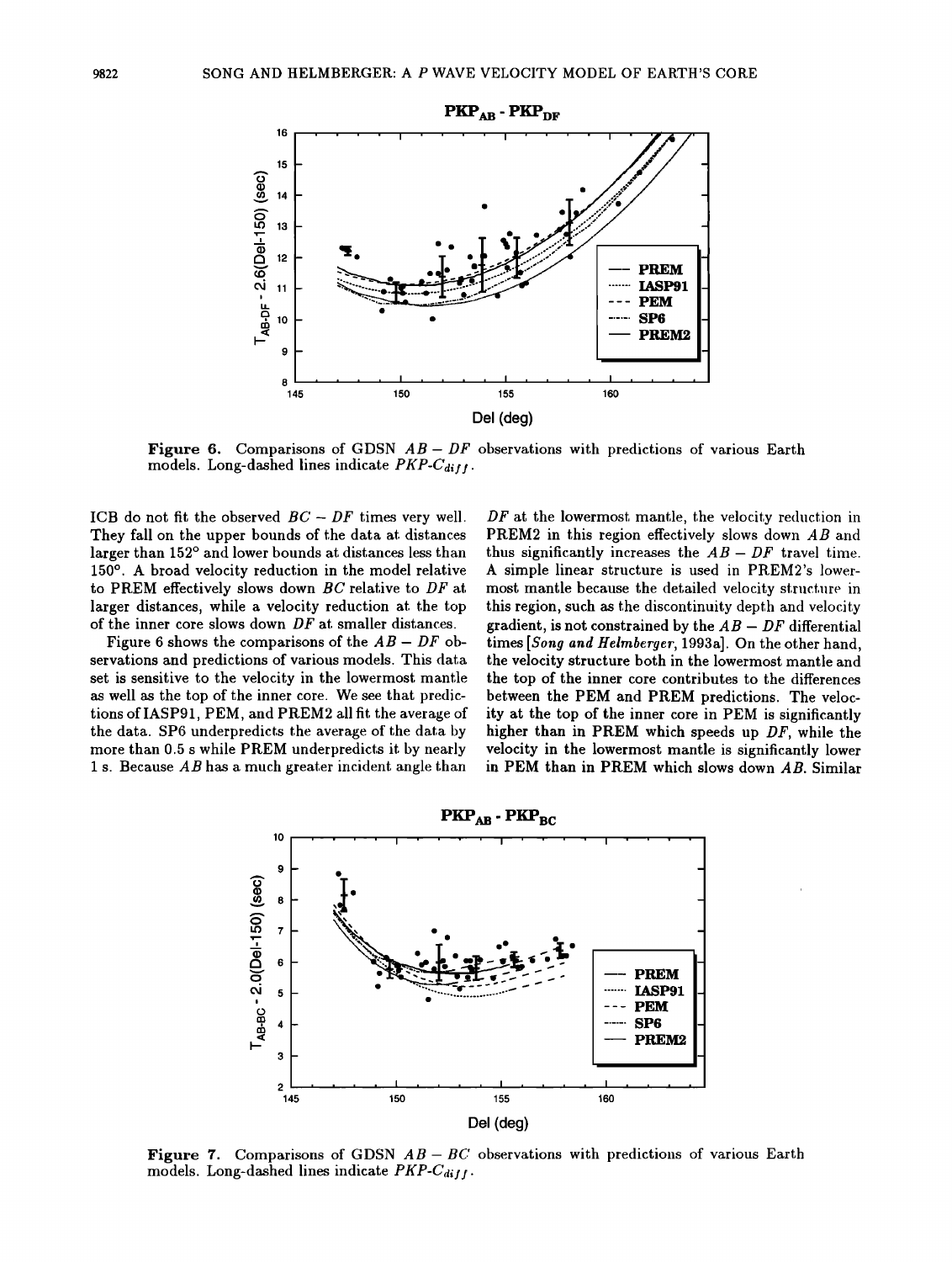reasoning can be applied to the comparison of IASP91 and PREM since IASP91 and PEM have the same core model. The only exception is that the velocity structure in the lowermost mantle in IASP91 is closer to PREM than PEM. Although the negative gradient structure of SP6 in the lowermost mantle slows down  $AB$  considerably, this effect on  $AB - DF$  is partly offset by the slow velocity in the uppermost inner core.

Figure 7 displays the  $AB - BC$  comparisons. This data set is sensitive to the velocity structure at. the lowermost mantle and at the base of the outer core. It is impossible to judge which one of these regions contributes more to these data because of the trade-off between them. This trade-off is made clear by comparing the predictions of PEM and PREM. The differences in  $AB - BC$  from both models are much smaller than in  $AB - DF$  because the velocity decrease in the lowermost mantle in PEM is compensated by the velocity decrease at the base of the outer core. Furthermore, the two curves cross each other at about 152° because BC from PEM is slowed down considerably at larger distances when it approaches the ICB.

#### Amplitude Ratios

Figures 8a and 8b show the amplitude ratios of BC/ DF from the GDSN short-period records and synthetic predictions of PREM2. The observed amplitude ratios (shown by dots) are divided into two groups according



Figure 8. Comparisons of GDSN  $BC/DF$  observations with synthetic predictions of the PREM2 model. Long-dashed lines indicate  $PKP\text{-}C_{diff}$ . (a) The event depths are shallower than 400 km. The synthetics are for a source depth of  $200 \text{ km}$ ; (b) The event depths are greater than  $400 \text{ km}$ . The synthetics are for a source depth of 600 km. A constant  $t^*=0.35$  s and a constant.  $Q_{\alpha}$  in the inner core were applied to the  $DF$  branch of the synthetics. Although there is room for improvement, the constant  $t^*$  model provides fair fits to the the amplitude ratios. A uniform  $Q_{\alpha}$ model is unlikely to explain these amplitude ratios.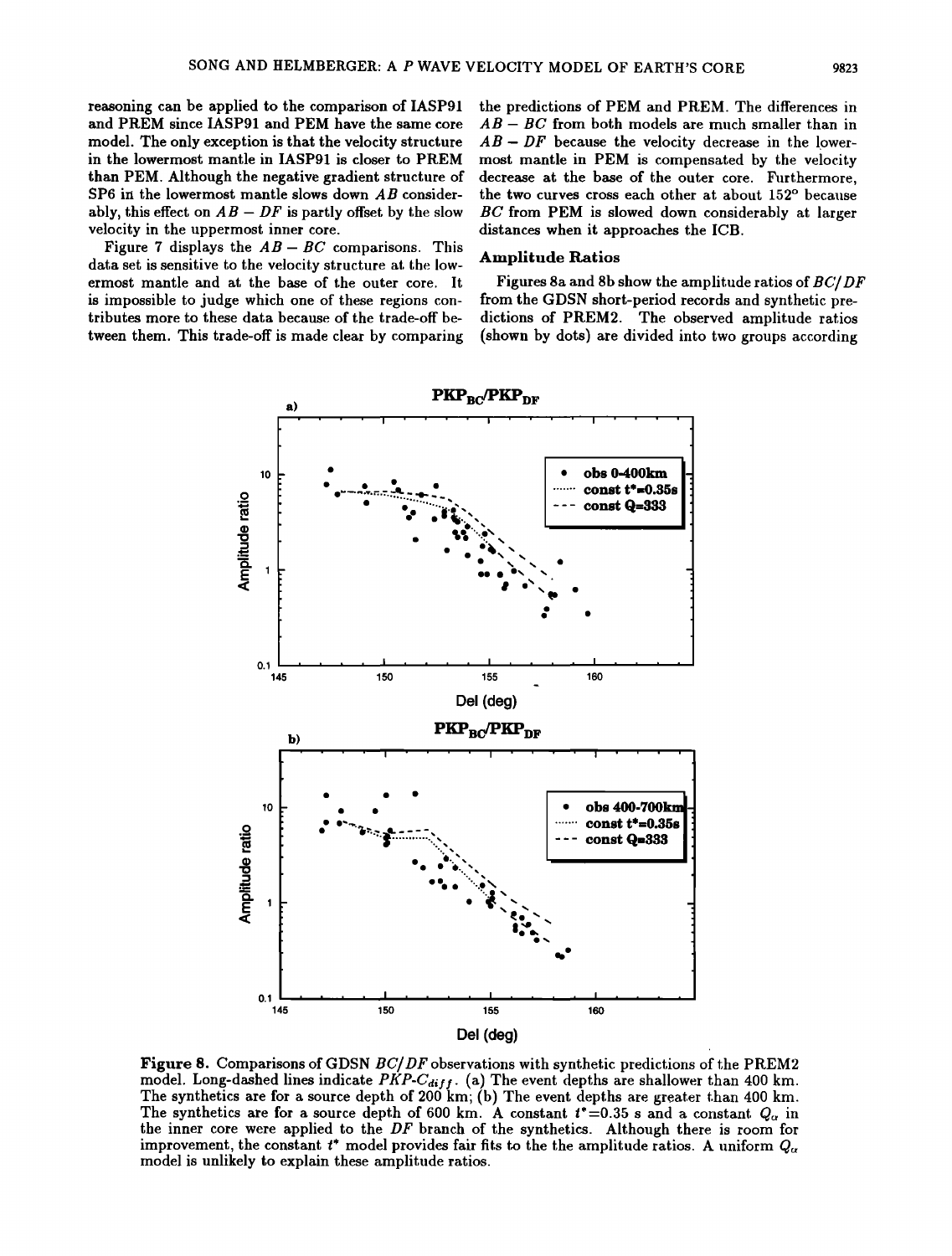to focal depths, shallower than 400 km and deeper than 400 km, to distinguish slight variations in amplitude ratios from synthetic predictions at different depths. While travel times primarily depend on velocity structure, amplitude ratios depend on attenuation structure as well as velocity. Assuming a velocity structure of the lowermost outer core and the inner core, it is possible to invert for the depth dependence of  $Q_{\alpha}$  at the top of the inner core from *BC/ DF* amplitude ratios. A simple experiment is shown in Figures 8a and 8b where a constant  $t^*$  and a uniform  $Q_\alpha$  are applied, using the velocity model from PREM2. The dotted lines show the synthetic amplitude ratios of *BC/ DF* with a constant  $t^*$  =0.35 s. The dashed lines show the synthetic amplitude ratios of *BC/DF* for a constant  $Q_{\alpha}=333$ , which was chosen to fit the observed ratios around 148°. Clearly, a uniform  $Q_{\alpha}$  model is unlikely to to explain the amplitude ratios. The synthetic *BC/ DF* ratio is more than 50% larger than the average observed ratio at 156°. Adjustment of the  $Q_{\alpha}$  value to fit observations at large distances would significantly mismatch observations at smaller distances. The fits from the constant *t•* model are good for the deep events (Figure 8b) and marginal for the shallow events (Figure 8a). This value of  $t^*=0.35$  s is in close agreement with our previous estimate of *t\*=0.4* s for the very top of the inner core from waveform modeling of LRSM short-period records at distances from 130° to 136° *[Song and Heimberger,*  1992].

Since  $t^*$  is the time integral of  $Q_{\alpha}^{-1}$  along the ray path, a constant *t•* for the inner core suggests that the attenuation decreases with depth in the inner core. Similar results have been suggested by *Doornbos* [1974] and *Choy and Cormier* [1983]. However, *Connicr·* [1981] favors a depth-independent.  $Q_{\alpha}$  model, although the scatter of the data does not rule out a model in which  $Q_{\alpha}$ increases with depth [*Choy and Cormier*, 1983]. Recently, *Bhattacharyya et al.* [1993] measured *t\** values for the inner core from short-period *PKP-BC* and *PKP-DF* waveforms from the same GDSN data set as in this study. They conclude that the scatter of the *t•* measurement cannot resolve any depth or frequency dependence of  $Q_{\alpha}$  in the inner core and thus neither dependence is required. However, the study covers a limited depth range of the inner core (150-320 km from distance range of 146.4° to 153.9°) so that the depth effect of  $Q_{\alpha}$  may not be obvious. Moreover, the analysis may be flawed by not including any propagation effect. of the *DF* and *BC* waves. Also, the measurements of  $t^*$ by cross-correlation of *DF* and *BC* phases may be unstable; it was pointed out by *Bhattacharyya* et *al.* [1993] that there is often a small range of *t•* values which give nearly the same value of cross-correlation coefficient. as for the best fitting case.

The observed amplituderatiosof *BC/ABand DF/AB*  are less useful for our purpose. They show much larger scatter than *BC/DF* ratios due to larger influence of heterogeneity of the lowermost mantle and/or radiation patterns on *AB* relative to *DF* or *BC.* The scatter of *DF/AB* amplitude ratios has been used to map the

heterogeneity of the lowermost mantle by *Sacks et al.* [1979].

#### Waveform Studies

Ultimately, of course, we should be able to model the waveforms of these core phases. The advantage of using waveforms is that waveforms contain much more information than mere travel times and amplitudes as demonstrated in numerous modeling studies. Since variations of waveforms are commonly found for different sampling paths, it is not practical to model every detail of the seismograms. Rather, we strive to examine the adequacy or inadequacy of using a spherically symmetric 1-D model to represent the Earth's core structure by comparing the waveforms of the data and the synthetics.

Figure 9 shows comparison of GDSN short-period records from earthquakes at depths of around 150 km with generalized ray synthetics for PREM2. The synthetics are computed at a focal depth of 150 km for all the traces except the trace at 160°, which is computed at 250 km. Amplitudes are normalized relative to *BC*  at distances smaller than 154° and relative to *DF* at distances larger than  $154^\circ$ . A constant  $t^* = 0.35$  s has been applied to the synthetics. The synthetics generally resemble the observations, especially the decaying amplitudes of *PKP-C<sub>diff</sub>* at distances larger than 154°.

While the observations displayed in Figure 9 proved useful in determining relative timing and in amplitude control, they are less useful in waveform modeling. This shortcoming is caused by the lack of source control since every observation is from a different event with its unique source time function. Thus the more dense network of analog stations, such as WWSSN and LRSM, has distinct advantages in waveform comparisons because the same source can be used and a record section constructed.

Figure 10 shows examples of the fits of synthetics for PREM2 (dashed) to long-period WWSSN records (solid). The event is from West. Tonga on March 17, 1966, with a focal depth of 627 km. The source time function used is a simple trapezoid of (0.5 s, 1.8 s, 1.5 s). The observed waveforms are shifted to line up with the *DF* arrivals of the synthetics. Both data and synthetics are normalized to peak-to-peak amplitudes. We see excellent fits throughout the distance ranges except for the two stations PTO and TOL. The differential travel times of  $AB - DF$  for these two stations are anomalously smaller than other stations by about 1.5 s. Events from similar paths confirm these observations *[Song and Heimberger,* 1993a]. It appears that the anomaly comes from lateral variations in the lowermost mantle underneath the mid-Pacific, a well-known complex structure as reported by *Su et al.* [1994] and others. Note also there are some systematic discrepancies between the observed waveforms and synthetics in that the synthetics have a peak for *PKIKPwhich* seems sharper in distance range 150° to 156° and then broader beyond that. This might suggest an adjustment of the  $Q_{\alpha}$  model. Alternatively, it might suggest some anom-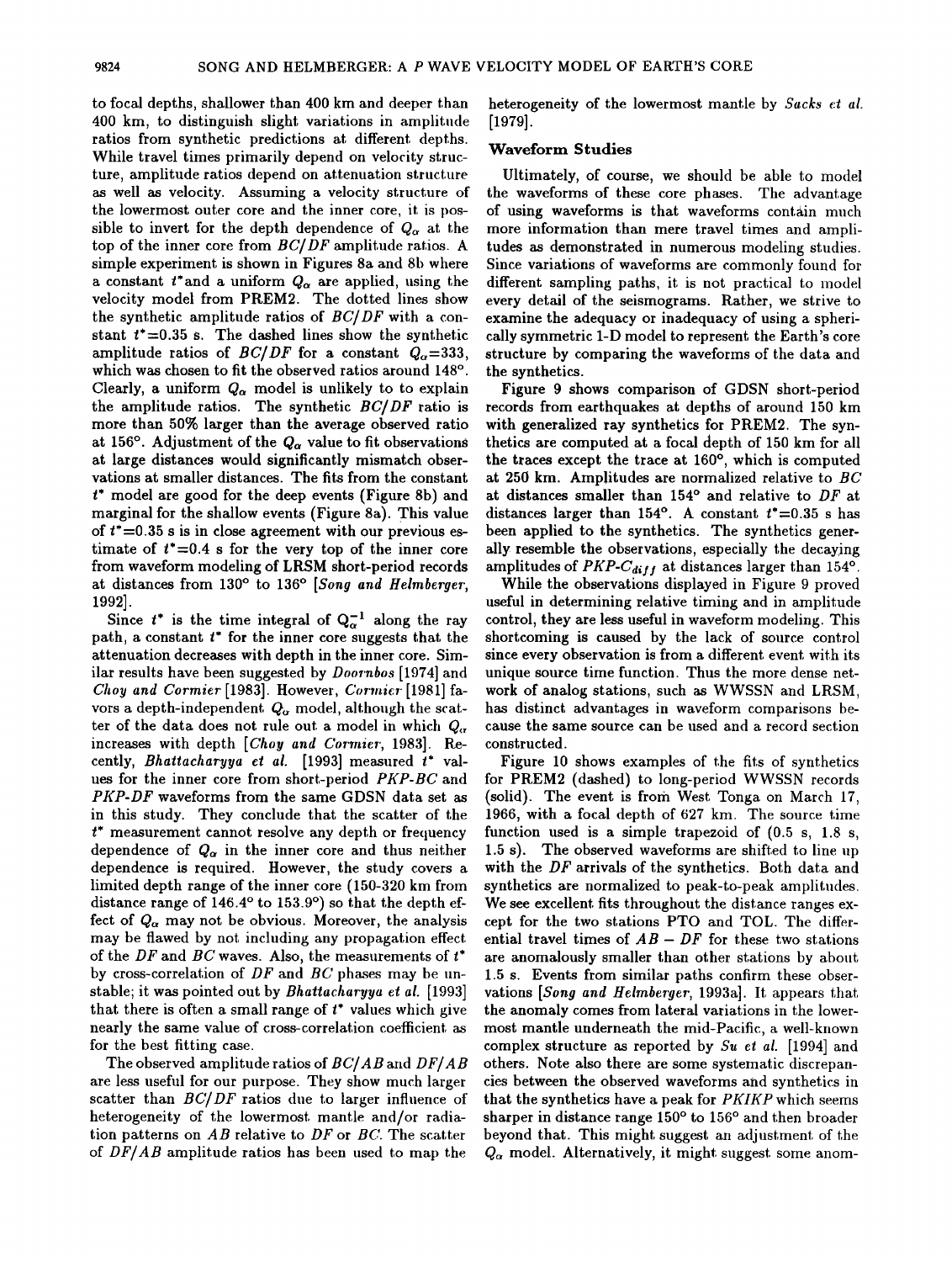

Figure 9. (left) A combined short-period GDSN record section from various events with focal depths around 150 km. The event dates, depths, and station names are printed near the records. (right) Synthetics for model PREM2 for a depth of 150 km except for the last. trace at 160°, which is computed for a depth of 250 km.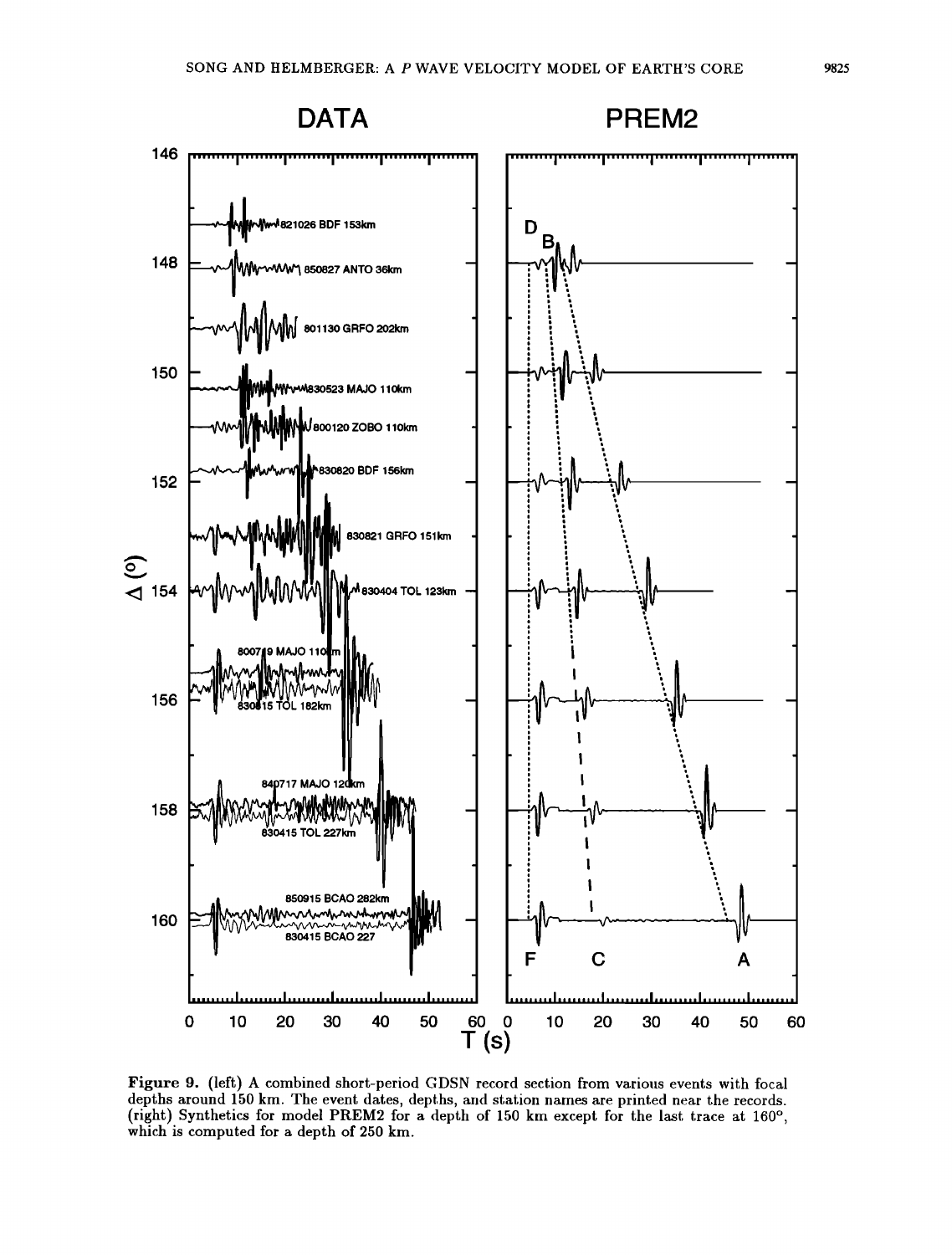

Model PREM2

Figure 10. Comparisons of long-period records (solid) from the March 17, 1966, western Tonga event (h=627 km) with synthetics for PREM2 (dashed).

alous structure is affecting the observed waveforms, by noting that the relative amplitudes of  $DF$  and  $AB$  at. PTO and TOL seem anomalous, in addition to anomalous differential times.

The fits of PREM synthetics to this same record section are presented in Figure 11. The time function used is the same as for the PREM2 synthetics. The  $AB - DF$  times from the PREM synthetics agree better with those of the PTO and TOL. On the other hand, the  $AB - DF$  times are smaller than those of all other stations except the stations approaching the B-caustic (COP, ESK, VAL), where the individual *PKP* arrivals become less discernible.

The above shifts of  $AB$  and  $DF$  differential travel times are quite common for long-period records worldwide. However, much more data sampling and waveform modeling are required to map the details of these anomalous structures. For this purpose, broadband modeling has particular advantages since shorter wavelengths are involved and better resolution can be obtained. The broadband data provided by the new digital systems are ideal, but. not. many records presently exist, especially on a global scale. Thus working with the combined short- and long-period WWSSN observations from the same event is motivated. An example of such data from an event occurring beneath Java (March 19, 1967; focal depth of89 km) is displayed in Figure 12 along with the PREM2 synthetics. A  $t^*=0.35$  s is applied to the DF branch of the synthetics. The time function is a trapezoid of  $(0.3 \text{ s}, 0.3 \text{ s}, 0.3 \text{ s})$ . The data are shifted to line up with BC arrivals and normalized to peak-to-peak amplitudes. Note that records from station BEC (marked in thinner lines) have been shifted 2° to a larger distance to distinguish traces from LPB at the neighboring distance. The fits for shortperiod records are excellent in *PKIKP (DF), PKiKP (CD)*, and *BC* waveforms. The *PKIKP* and *PKIKP* arrivals are distinctly observed in the short-period records between 130° and 140° and are correctly modeled by PREM2. The agreement suggests the average model (PREM2) provides a good representation for the velocity and attenuation structure from the bottom 400 km of the outer core to the top 400 km of the inner core where these paths sample beneath the central Pacific. The fits for  $AB$  arrivals vary, however. For example, AB arrivals are slightly earlier at ARE and much later at BOG (by 1.5 s) than the synthetics. The fits for the long-period record sections (right panel in Figure 12)

Model PREM



Figure 11. Comparisons of the long-period records from the Tonga event (solid) and synthetics for PREM (dashed).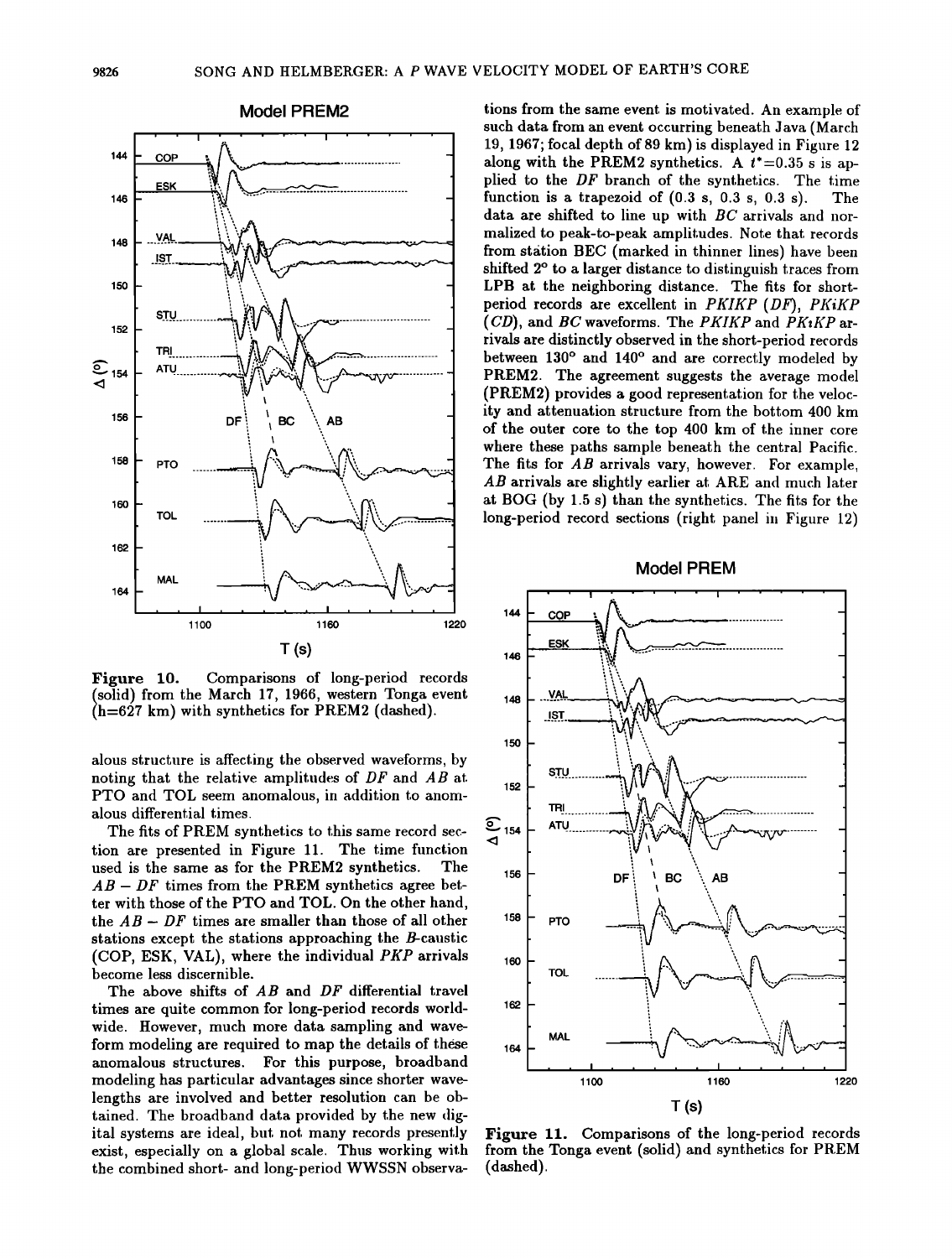

Figure 12. Comparisons of observations (solid) from the March 19, 1967, Java event (h=89 km) with synthetics for PREM2 (dashed) for short-period and long-period WWSSN instruments. The BEC records (light lines) are shifted down 2° for better reading.

are less impressive. The data are not of the best quality as the noise level is high. However, *AB* arrivals are clearly late by about 1.0 s at BOG. The variations of the *AB* phase in timing and in amplitudes displayed in these records have been observed in bigger data sets of AB- *DF* and *DF/* AB and have been interpreted as the influence of lateral heterogeneity in the lowermost mantle *[Sacks et al., 1979; Song and Helmberger, 1993a]*, pointed out earlier in the text.

The comparisons of the synthetics for PREM and the short-period records for the above Java event are displayed in Figure 13. The time function used is the same as for the PREM2 synthetics. The synthetics on the left are calculated assuming a constant  $t^*=0.35$  s for the inner core attenuation and those on the right are for a constant  $Q_0 = 333$ . The PREM synthetics on the left fit the *DF* and *BC* waveforms fairly well between 148° and 153°. However, discrepancies are obvious in other distance ranges. The separation between *PKIKP (DF)*  and *PKiKP (CD)* in the synthetics is clearly smaller than those of the observations between 132° and 140°, suggesting that a larger P velocity increase than PREM is required at the ICB. The *PKP-C<sub>diff</sub>-DF* times from the PREM synthetics are smaller (by about 0.3 s) than that of the observation at BOG near 156°. The predicted amplitude of *PKP-Cdifl* is also too small relative

to those of *DF* and *AB* compared with the observation. The predicted amplitude of *PKP-C<sub>diff</sub>* at BOG for a constant  $Q_{\alpha}$ , on the right, still appears too small relative to that of *DF* even though the *DF* arrival is more attenuated with this  $Q_{\alpha}$  model (equivalent  $t^*=0.47$  s at this distance). Thus the relative timing and amplitude of the DF and PKP-C<sub>diff</sub> arrivals at BOG are consistent with a velocity reduction at the bottom of the outer core from PREM. Note that amplitudes *PKIKP (DF)* of the synthetics at ranges from 132° to 140° on the right are too large compared with the data, favoring a higher attenuation at the top of the inner core (or a smaller  $Q_{\alpha}$  value than 333).

## Concluding Remarks

Resolving the detailed seismic properties of the core remains integral in understanding the dynamics of Earth. This is especially true at the CMB and ICB, where the structure near the boundary layers provides constraints on composition and thermal state. In this study we have presented our best 1-D structure to assist other scientists in their quest for meaningful physical models and as a reference in comparing other seismological data.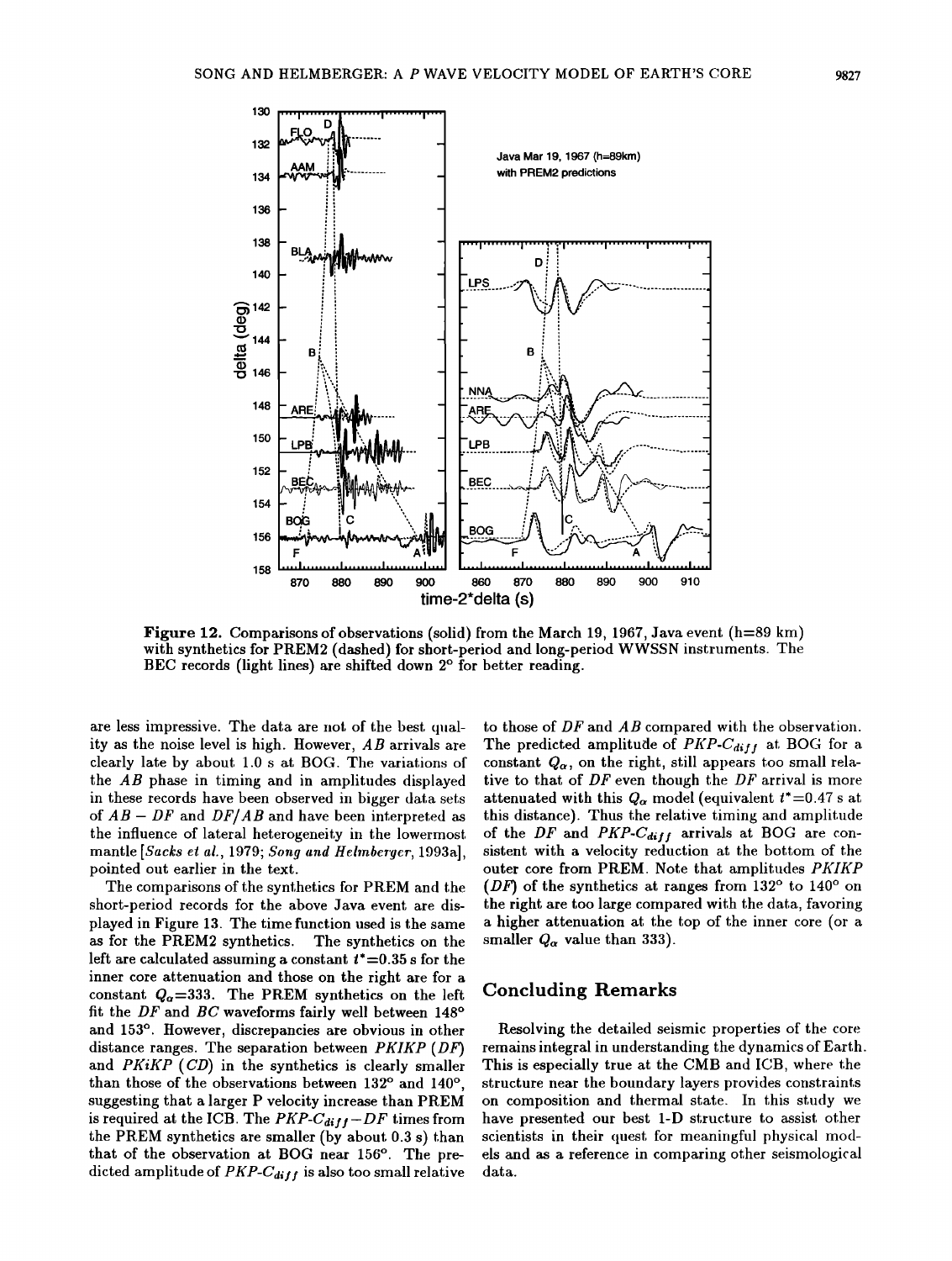

Figure 13. Comparisons of the short-period records from the Java event (solid) and synthetics for PREM (dashed) for two attenuation models of the inner core: (left) constant  $t^*=0.35$  s; (right) constant  $Q_{\alpha}=333$ . Note that the PREM synthetics do not fit observations in the range of 132° to 140° and at station BOG for both cases.

Since PREM has proven quite effective in other studies, we have attempted to keep most of its structure intact. For example, *Garnero et al.* [1993a] recently discovered that multiple  $SmKS$  waves for  $m=2, 3, 4$  are commonly observed at large ranges, where  $m - 1$  denotes the number of times this phase reflects beneath the CMB. The timing between these multiples provides an excellent tool for determining the upper part of the outer core velocity structure. Predictions of PREM generally fit well both in timing and in waveform. However, PREM does appear too fast in the lowermost mantle. *D"*, as demonstrated recently by *Song and Helmberger* [1993a]. Thus the separation between the *PKP* phases,  $AB - DF$ , is about 2 s too small at ranges greater than 150°. However, there is increasing evidence showing that the lowermost mantle is laterally varying for both S wave and P wave structure, the latest works of which include those of *Wysession et a/\_* [1992], *Kendall and Shearer* [1994], and others. All the core phases are subject to such variations, with  $AB - DF$  times of *PKP* being affected the most and  $BC - DF$  as well as *(PKIKP+PKiKP)* waveforms being affected the least in our case. Such an impact of the lowermost mantle structure on the *PKP* phases was investigated in our earlier systematic search of six years of the GDSN short-period

data on CD-ROM *[Song and Helmberger, 1993a]*. Of a total 1898 records available for the distances of 147° to 165°, 47 high-quality records with cross-correlation coefficients of  $DF$  and  $AB$  (Hilbert-transformed) greater than 0.5 were selected. Why these phases are so incoherent is not known. Nevertheless, this high rejection rate results in poor coverage of the lower mantle. However, the six sampled regions obtained show coherent geographical variations of up to 2 s in  $AB - DF$  times. Fortunately, these travel time anomalies obtained from the short-period records agree with long-period records available from WWSSN. For example, paths from Fiji-Tonga events to TOL show smaller  $AB - DF$  times by 0.5-2.0 s compared with other paths, compatible with the record section in Figure 10. Thus we are confident that the scatter in the  $AB - DF$  times as in Figure 6 is real and not a result of random errors. The observed fast-slow patterns generally agree with the anomaly map of *Creager and Jordan* [1986) from a much larger data set of  $AB$  and  $DF$  arrival times as discussed in *Song and Heimberger* [1993a), although our observed variation is almost twice as large. The discrepancies of the observed anomalies from the body waves become more obvious when compared with other tomographic models of the lower most mantle as presented by *Song*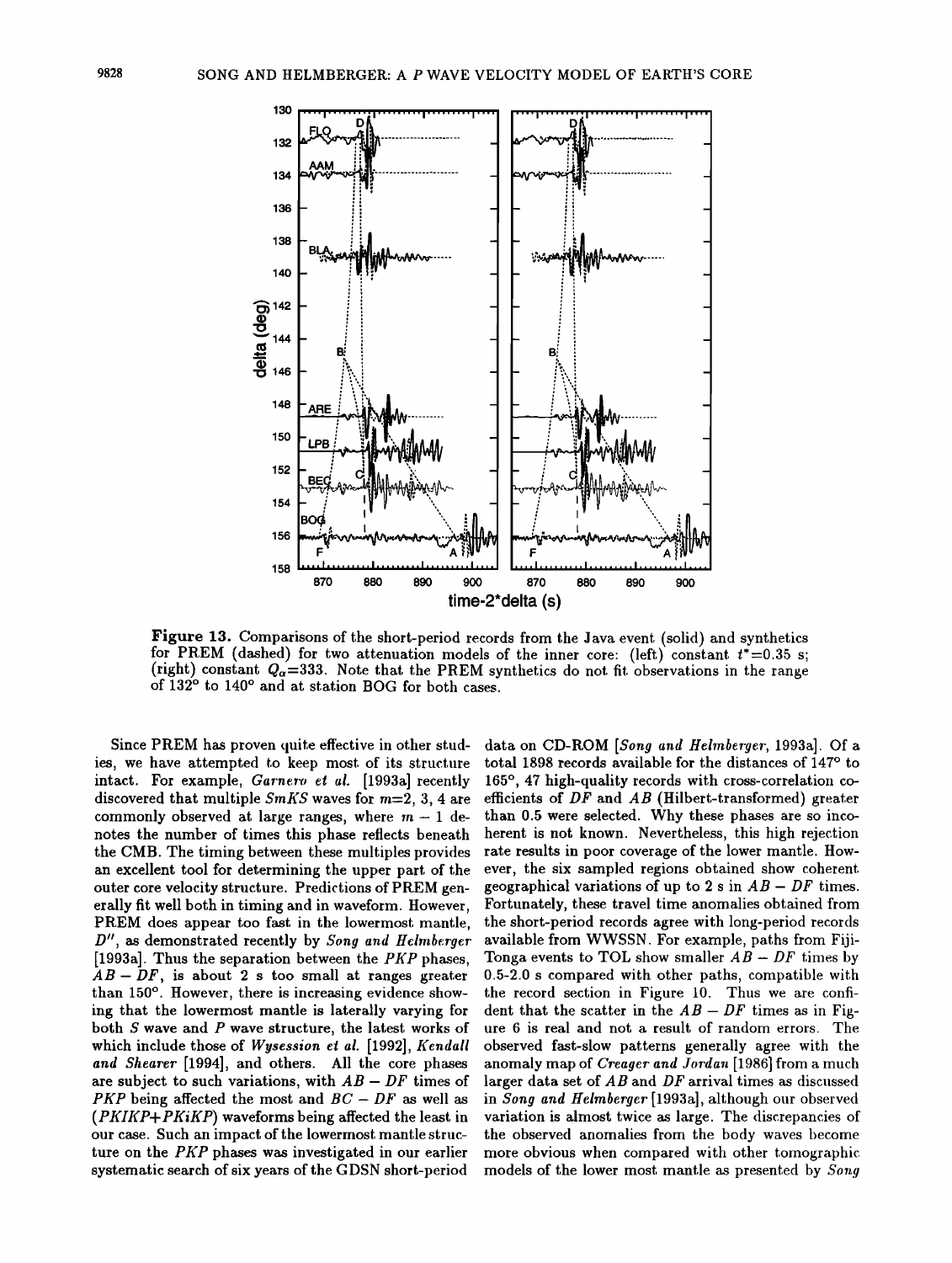*and Heimberger* [1993c] and will be reported in a future paper.

In the light of this regional variation, we emphasize once again that our modification in the lowermost mantle is the average of our limited samples and is subject to change with better sampling. On the other hand for practical purposes, such modification can serve as baseline adjustments for *AB- DF* differential travel time predictions of the PREM model. The adjustments for PREM predictions range from 0.4 s at 148° to 1.3 s at 164° for a surface focus. Although they are still subject to verification from larger data sets and more grazing *AB* arrivals at greater distances, such adjustments are useful in providing a reference for studying higher-resolution features of lateral variations in the lowermost mantle [Song and Helmberger, 1993a; Creager and McSweeney, 1993] and the anisotropy of the inner core *[Vinnik eta/.,* 1994] using *AB- DF* measurements. If a global decrease in *D"* velocities on average is true, the immediate implication would be that there must be *D"* regions with very slow velocities to balance high-velocity regions reported in the literature *[Lay and Heimberger,* 1983; *Young and Lay,* 1990; *Gaherty and Lay,* 1992; *Kendall and Shearer,* 1994; *Baumgardt,* 1989; *Revenaugh and Jordan,* 1991; *Vidale and Benz,* 1993; *Weber and Davis,* 1990; *Kriiger et a/.,* 1993; *Wyscssion et a/.,* 1992]. The major issues of these studies were the *D"* lateral heterogeneities and its discontinuities where the baselines or the absolute values of reference models were of no concern. One of these studies that involves *P* velocity by *Wysession et a/.* [1992] does support a reduced P velocity in D" from PREM. Of total 11 samples of  $P_{diff}$ , eight regions show slower average velocities than that of PREM. The scale bar ranges from -2.0% (slow) to  $+1.0\%$  (fast) relative to PREM with the average center at -0.5% (slow). A very slow anomaly of -3.2% was identified from Tonga to Mid-East, sampling CMB under northern Indonesia, while the fastest anomaly found was only 0.8%. The possible existence of low P velocities at the base of the mantle was suggested by *Garnero et al.* [1993b] from *SKS* and *SPdKS* waveform modeling. This result if proved on a global scale would have profound implications on the structure and composition at the CMB and is being rigorously pursued.

The major changes to PREM occur near the ICB, where adjustments were made to satisfy the waveform data and differential timing. The ICB remains sharp but with a larger velocity jump. Our choice of the jump of  $0.78 \text{ km/s}$ , which falls between that of PREM (0.68 km/s) and that of PEM (0.83 km/s) *[Song and H elmberger,* 1992], is tightly constrained (within an uncertainty of  $\pm 0.02$  km/s) by modeling a short-period LRSM record section and a short-period WWSSN record section, sampling the ICB under the northeastern Pacific. However, similar studies are required for other paths to investigate possible lateral variations, as suggested by *Kaneshima et a/.* [1994]. The most. noticeable change occurs at the bottom of the outer core where the velocity gradient is reduced to near zero. This low gradient persists over the lowermost 150 km and produces satisfactory fits to our  $BC - DF$  differential travel times. This model fits the *BC* times of *Souriau and Poupinet* [1991] as well as the *BC* and  $BC - DF$  times of E. R. Engdahl (personal communications, 1994) from ISC. This small velocity gradient in the lowermost outer core has also been found in regional studies of *PKP* phases [e.g., *M1"iller,* 1973; *Qamar,* 1973; *Song and Helmberycr·,* 1992]. A recent study by *Kaneshima et al.* [1994] also suggests a reduction of the velocity gradient at the bottom of the outer core from PREM based on a broadband record at the range of 152.4°, although the reduction is not as pronounced as in the studies above or in this study. In our previous model PMNA of the ICB *[Song and Heimberger,* 1992], a small velocity gradient over the lower 400 km of the outer core was used to model the waveforms of the longperiod diffraction from *PKP* B-caustic. The structure, however, is much broader than here in PREM2. The discrepancy is possibly due to path variations, limited resolution of long-period data, and possible complication from the double-source mechanism (unfortunately) as well as the trade-off between the middle outer core and the lower outer core not explored in this study.

One difficulty of having a very low velocity gradient in this region is that it predicts a relatively strong *PKP-* $C_{diff}$  beyond the C-cusp [Choy and Cormier, 1983], which is not always observed. Because of the high sensitivities of these diffracted waves to the gradient, it is possible to adjust the velocity gradient in the very bottom of the outer core and in the neighboring region above to model these diffracted waves as we successfully demonstrated above. Further constraints on this velocity structure and possible lateral variations will come from modeling regional broadband seismic data.

It is important to realize that the determination of this velocity gradient has been crucial in the derivation of density stratification and the physics of Earth's core. From *Bullen* [1963], the Bullen parameter of radial inhomogeneity is defined by

$$
\eta = \frac{dK}{dP} + g^{-1} \frac{d\Phi}{dr} \tag{1}
$$

where *dK/ dP* is the pressure derivative of bulk modulus and  $\Phi = V_p^2 - 4/3V_s^2$  is the seismic parameter. Both terms are physically measurable and can be determined independently. A value of  $\eta$  equal to unity implies uniform chemical composition. With the second term in  $(1)$  vanishing,  $\eta \approx dK/dP$ . With  $dK/dP$  slowly varying around 3.5 at the outer core pressure from a recent work by *Anderson and Ahrens* [1994] on an equation of state for liquid iron based on experimental data, the inhomogeneity at the bottom of the outer core is "practically inescapable" as is the case for  $D''$  pointed out by  $Bullen$ [1963] three decades ago.

Acknowledgments. We thank Eddie Garnero and Don Anderson for helpful comments, Bill Anderson and Tom Ahrens for discussions on equation of state for liquid iron, and Bob Engdahl for testing the PREM2 model and helpful discussions. The critical reviews and useful comments from Phil Cummins, Associate Editor Michael Wysession, and Bob Engdahl greatly improved the manuscript, for which